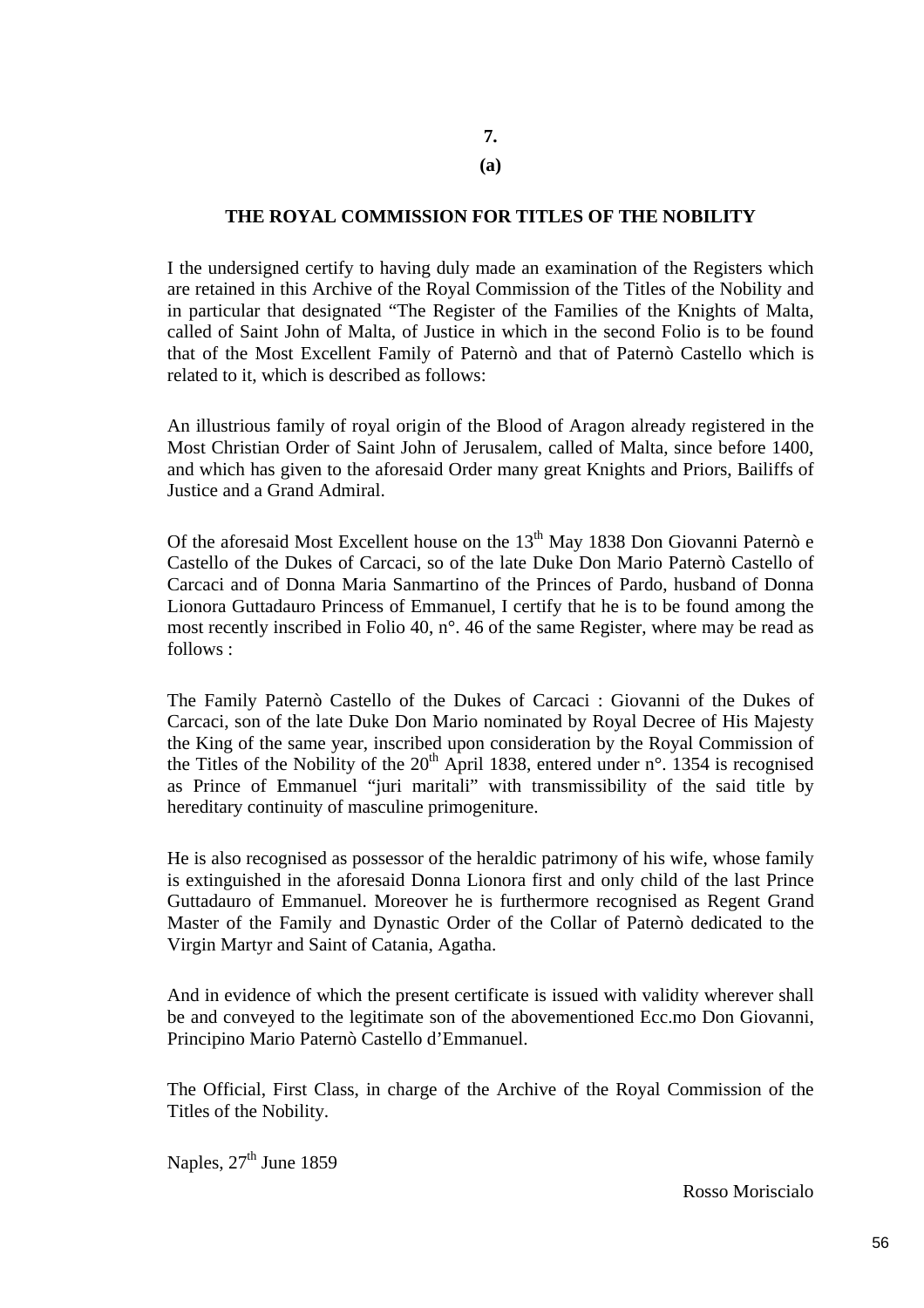# **7.**

### **(b)**

### **THE ROYAL COMMISSION FOR TITLES OF NOBILITY**

At the request of The Most Excellent Lord Don Mario Paternò Castello Guttadauro of the Dukes of Carcaci, Principino of Emmanuel, son of Don Giovanni, I the undersigned have duly made an examination of the Registers of these Archives of the Royal Commission for Titles of Nobility and in particular that register entitled "The Register of the Families of The Knights of Malta of Justice and Devotion", referring to Folio 2 in which is to be found The Most Excellent Family of Paternò related by blood to that of Paternò Castello, and I have seen the references which are to be found in Folio 40, dossier 46 of that same Register which contains the judgement of This Most Excellent and Most Splendid Royal Commission dated 20th April 1838, which in compliance with Royal Wishes and by means of verbal processes, documents and ordinances preserved in the dossier number 1354 where it is written that Don Giovanni Paternò Castello Sammartino of the Dukes of Carcaci with the title of Prince of Emmanuel "*jure maritali*" is the guardian of the heraldic patrimony of his wife Donna Lionora Guttadauro the first and only child of the last and most distinguished Prince of Emmanuel Don Enrico Guttadauro son of Prince Luigi Maria. He is also by Royal Wish The Regent Grand Master of The Chivalric, Family and Dynastic Order of The Collar of Paternò dedicated to the Holy Virgin and Martyr Saint Agatha of Catania, which Order may be freely displayed throughout the Royal Domains beyond the Sea on an equal basis with the Orders of The King and of The Kingdom, and of The Holy Roman Pontiff and of the Maltese Order of Saint John known as The Order of Malta.

#### I CERTIFY

that the aforesaid Most Excellent and Most Splendid Royal Commission for Titles of Nobility in a Plenary Session on the 28th November 1859, recorded in Dossier No. 2028.8, came to the following judgement:

"In compliance with the Most Esteemed Ministerial Decree of The Most Excellent Secretary of State for Internal Affairs of the 12th of the previous month which recommends the expression of an opinion to be submitted to the Wisdom and Generosity of Our Sovereign Lord by the Grace of God The King;

#### *omissis omissis omissis*

Having examined the attached petition of the 26th of October past in this year 1859, to be found in Dossier No.2, laid before His Majesty by the Grace of God The King by The Most Excellent Lords Don Giovanni Paternò Castello Sammartino, Prince of Emmanuel "*jure maritali*", Regent Grand Master of the Family and Dynastic Order of The Collar of Paternò, and Don Mario Paternò Castello Guttadauro of the Dukes of Carcaci, Principino of Emmanuel, being father and son, seeking to obtain a justly favourable vote in consideration of the Council of the Family of the Paternò which took place in Palermo on the 14th day of June 1859 to be found in the Deed of the Notary Accardi of the Capital of Sicily on the transfer of the powers of the Government of The Chivalric Order of Paternò and all the prerogatives, honours, obligations, duties, privileges and rights of precedence relating to the Royal Claims in the person of its designated Head, as desired and recognised by the House of Paternò